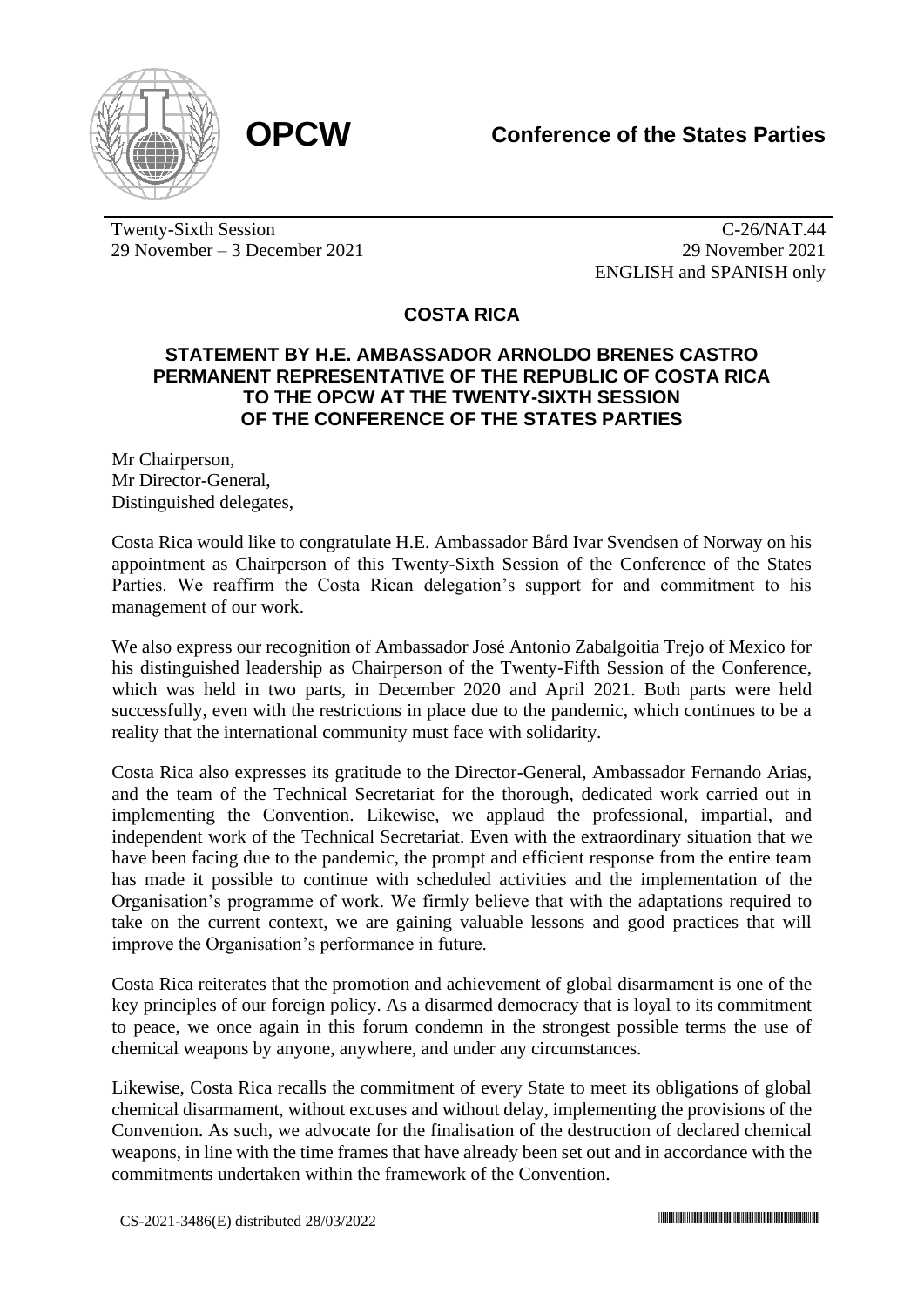C-26/NAT.44 page 2

We hope that this Convention can achieve universality and with it, contribute to international peace and security by completely ruling out any possibility of using chemical weapons at the global level. For this reason, we urge States not Party to ratify or accede to the Convention at once.

Costa Rica expresses its profound concern for the persistent lack of cooperation on the part of the Syrian Arab Republic in clarifying the weaknesses identified in its initial declaration, the hindrance of the work of OPCW staff through the denial of visas, as well as non-compliance with the obligations set out in the Convention and the decisions of the Executive Council, the Conference of the States Parties, and the Security Council. For this reason, we have observed with frustration the complete lack of willingness and openness in response to the numerous calls to cooperate with the Organisation and to fulfil its international obligations of chemical disarmament.

In this same vein, it is with great consternation that we witnessed in 2020 the use of chemical nerve agents in the novichok group in an attack perpetrated against Alexei Navalny as was confirmed by three OPCW designated laboratories. This crime must be investigated without excuses and without delay in order to prevent impunity. We regret that the circumstances of this reprehensible incident have not yet been clarified.

Costa Rica expresses its solidarity with the victims of the use of chemical weapons and, as a country that defends international law as the basis of international peace and security, it reiterates that it will continue to promote effective multilateralism for the strengthening of the regime of the Chemical Weapons Convention.

Costa Rica extends a resounding call to ensure that we all ensure that the Convention continues to respond appropriately to new and emergent threats, while upholding human beings at the centre of our actions.

Costa Rica expresses its gratitude for and recognition of the work carried out by the facilitators of the various working groups on a number of issues. Their persevering drive to make concrete progress along the different pillars of the Convention is commendable and necessary in our mission towards a system of global chemical disarmament.

With regard to the establishment and development of capacities, the Organisation should continue to strengthen its programmes and expand opportunities in various areas related to national implementation measures, assistance and protection, and technological and economic development. Continued and updated training is crucial to ensure that all States Parties are able to carry out their obligations under the Convention effectively, while reaping the benefits of new developments in science and technology.

On this note, we reiterate Costa Rica's commitment to closer ties in international cooperation and technological and economic development, as well as to encouraging the use of chemistry for peaceful purposes, including programmes supporting women in chemistry and green chemistry.

Costa Rica has benefitted from cooperation within the framework of the OPCW and has also provided support in this area. In this regard, we would like to underscore the contribution of the Benemérito Fire Brigade of Costa Rica and the National Authority for the Prohibition of Chemical Weapons in holding an online course for first responders in emergencies from 21 to 25 June 2021, and organised by the authorities of Latin America and the Caribbean.